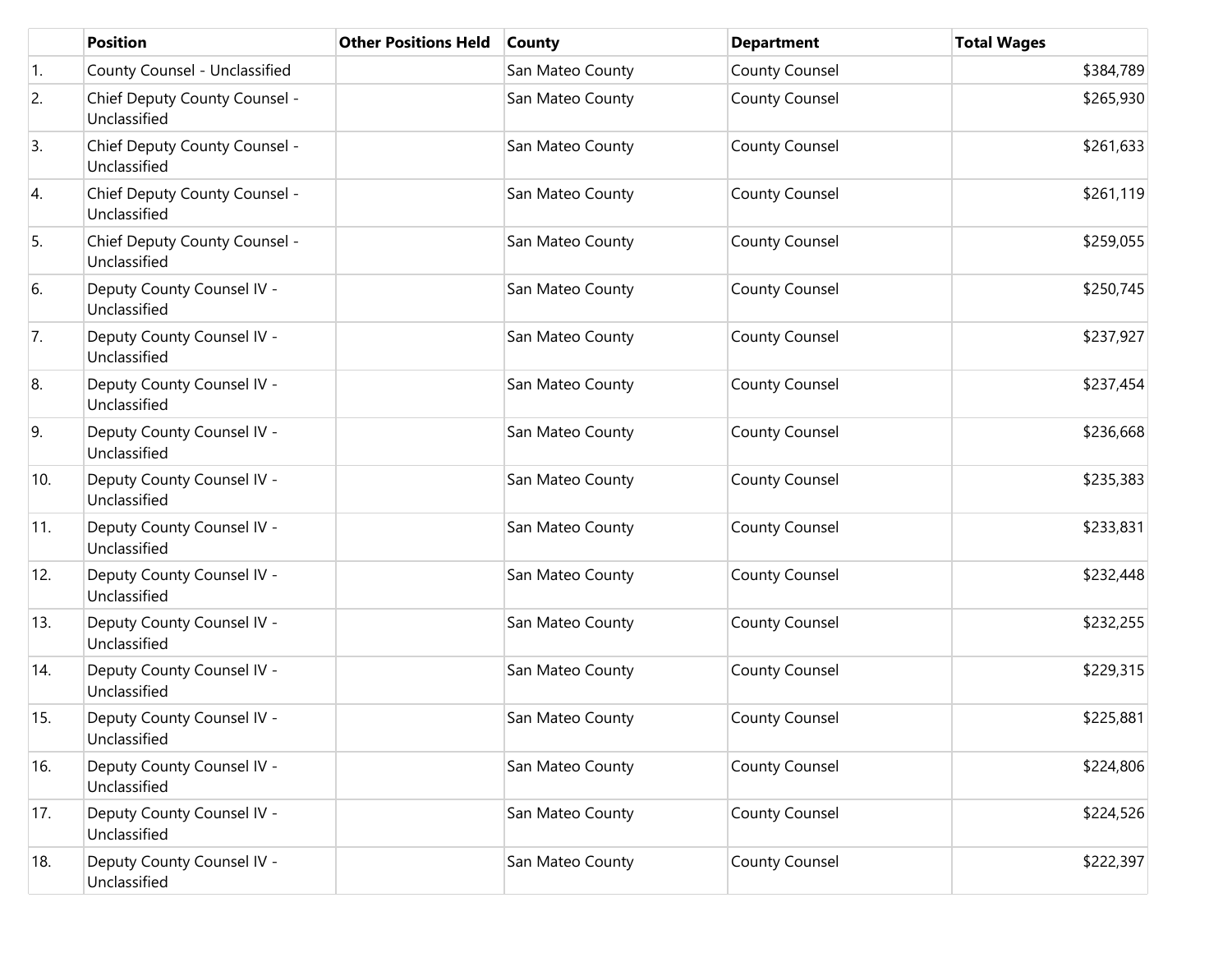| 19. | Deputy County Counsel IV -<br>Unclassified    | San Mateo County | <b>County Counsel</b> | \$214,582 |
|-----|-----------------------------------------------|------------------|-----------------------|-----------|
| 20. | Deputy County Counsel IV -<br>Unclassified    | San Mateo County | <b>County Counsel</b> | \$213,637 |
| 21. | Deputy County Counsel IV -<br>Unclassified    | San Mateo County | <b>County Counsel</b> | \$212,964 |
| 22. | Deputy County Counsel IV -<br>Unclassified    | San Mateo County | <b>County Counsel</b> | \$212,874 |
| 23. | Deputy County Counsel IV -<br>Unclassified    | San Mateo County | <b>County Counsel</b> | \$210,583 |
| 24. | Deputy County Counsel IV -<br>Unclassified    | San Mateo County | <b>County Counsel</b> | \$201,849 |
| 25. | Deputy County Counsel IV -<br>Unclassified    | San Mateo County | <b>County Counsel</b> | \$191,055 |
| 26. | Deputy County Counsel IV -<br>Unclassified    | San Mateo County | <b>County Counsel</b> | \$172,803 |
| 27. | Deputy County Counsel IV -<br>Unclassified    | San Mateo County | <b>County Counsel</b> | \$164,390 |
| 28. | Administrative Services Manager I             | San Mateo County | <b>County Counsel</b> | \$134,417 |
| 29. | Deputy County Counsel IV -<br>Unclassified    | San Mateo County | <b>County Counsel</b> | \$121,057 |
| 30. | Deputy County Counsel II -<br>Unclassified    | San Mateo County | <b>County Counsel</b> | \$101,277 |
| 31. | Office Services Manager                       | San Mateo County | <b>County Counsel</b> | \$97,416  |
| 32. | Legal Secretary II - Confidential             | San Mateo County | <b>County Counsel</b> | \$86,396  |
| 33. | Legal Secretary II - Confidential             | San Mateo County | <b>County Counsel</b> | \$80,344  |
| 34. | Deputy County Counsel III -<br>Unclassified   | San Mateo County | <b>County Counsel</b> | \$79,422  |
| 35. | Legal Secretary II - Confidential             | San Mateo County | County Counsel        | \$78,833  |
| 36. | Chief Deputy County Counsel -<br>Unclassified | San Mateo County | <b>County Counsel</b> | \$76,046  |
| 37. | Legal Secretary II - Confidential             | San Mateo County | <b>County Counsel</b> | \$75,282  |
| 38. | Legal Secretary II - Confidential             | San Mateo County | <b>County Counsel</b> | \$75,041  |
| 39. | Paralegal - Confidential                      | San Mateo County | <b>County Counsel</b> | \$74,527  |
| 40. | Deputy County Counsel IV -<br>Unclassified    | San Mateo County | <b>County Counsel</b> | \$74,252  |